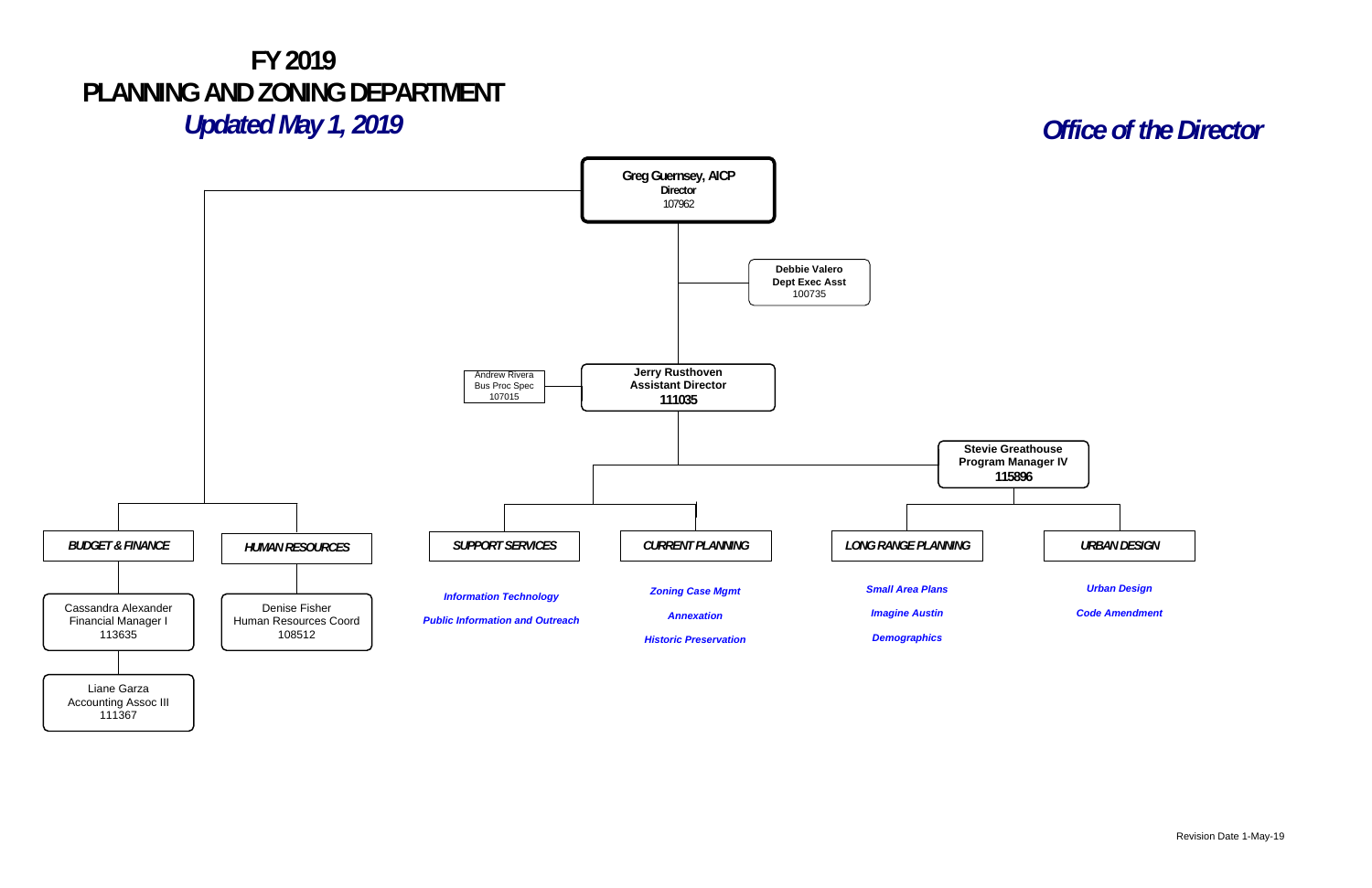## *Long Range Planning*